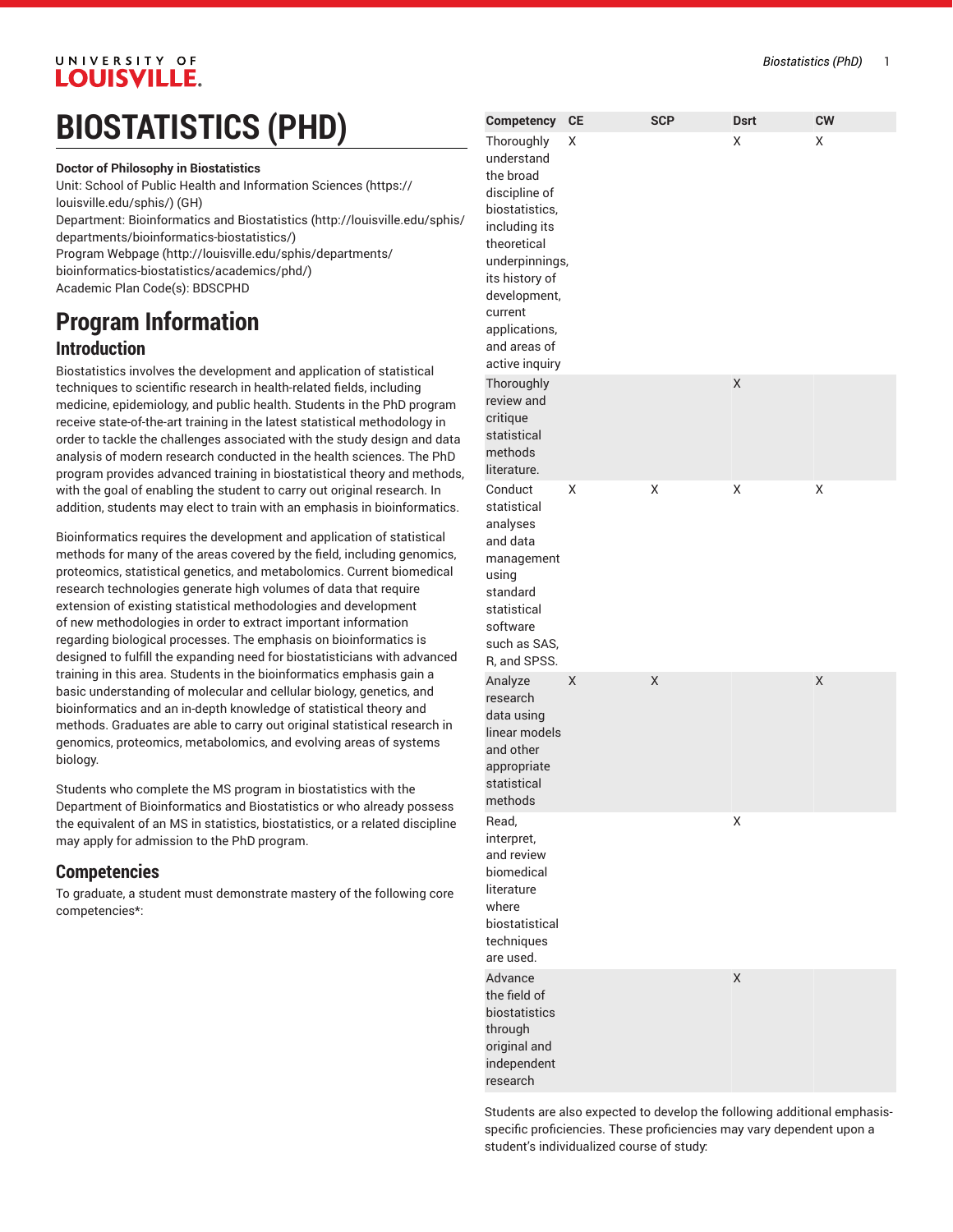| <b>Biostatistics Emphasis:</b>                                                                                                                                                                                              |            |             |           | of biological<br>information                                                                                                                                                                                                                      |  |
|-----------------------------------------------------------------------------------------------------------------------------------------------------------------------------------------------------------------------------|------------|-------------|-----------|---------------------------------------------------------------------------------------------------------------------------------------------------------------------------------------------------------------------------------------------------|--|
| Competency CE                                                                                                                                                                                                               | <b>SCP</b> | <b>Dsrt</b> | <b>CW</b> | from online                                                                                                                                                                                                                                       |  |
| Analyze                                                                                                                                                                                                                     |            |             | X         | repositories                                                                                                                                                                                                                                      |  |
| dichotomous,<br>count, and<br>time-to-event<br>data using<br>appropriate<br>statistical<br>methods,<br>including<br>logistic<br>regression,<br>log-linear<br>models,<br>Kaplan-<br>Meier curves,<br>and Cox<br>proportional |            |             |           | Apply models<br>X<br>that use the<br>knowledge<br>and basic<br>principles of<br>molecular<br>biology,<br>especially the<br>structure and<br>functions of<br>DNA, RNA,<br>proteins and<br>their inter-<br>relationships<br>to address<br>important |  |
| hazards                                                                                                                                                                                                                     |            |             |           | biological                                                                                                                                                                                                                                        |  |
| models                                                                                                                                                                                                                      |            |             |           | questions                                                                                                                                                                                                                                         |  |
| Assist<br>researchers<br>in planning<br>research<br>studies,<br>proposing<br>and<br>evaluating                                                                                                                              | X          |             | X         | based on<br>genomic and<br>proteomic<br>data<br>*Key for demonstration (method):<br>CE = Comprehensive examinations<br>SCP = Statistical consulting practicum<br>Dsrt = Dissertation                                                              |  |
| statistical<br>methods and                                                                                                                                                                                                  |            |             |           | CW = Coursework                                                                                                                                                                                                                                   |  |
| computing<br>power<br>analyses                                                                                                                                                                                              |            |             |           | <b>Curriculum</b><br>The curriculum consists of a minimum of 34 credit hours of coursework,                                                                                                                                                       |  |

#### Bioinformatics Emphasis:

| Competency                                                             | <b>CE</b> | <b>SCP</b> | <b>Dsrt</b> | <b>CW</b> |
|------------------------------------------------------------------------|-----------|------------|-------------|-----------|
| Analyze high-<br>throughput,<br>biological<br>data, such<br>as those   |           |            | X           | X         |
| obtained from<br>microarrays<br>and next                               |           |            |             |           |
| generation                                                             |           |            |             |           |
| sequencing                                                             |           |            |             |           |
| technologies,<br>with                                                  |           |            |             |           |
| statistical                                                            |           |            |             |           |
| models                                                                 |           |            |             |           |
| specifically                                                           |           |            |             |           |
| geared to the<br>data issues<br>associated<br>with these<br>platforms. |           |            |             |           |
| Retrieve and<br>leverage<br>various types                              |           |            | X           | X         |

a comprehensive examination, and a doctoral dissertation. The student , is eligible to sit for comprehensive examinations upon completion of required coursework. Upon passing the comprehensive examination and completing required and elective coursework, the student enters candidacy to work on the dissertation. After the dissertation is submitte d and approved, including an oral defense, the student is eligible to receive , the PhD degree in Biostatistics.

Award of degree from an accredited school of public health requires successful completion of the equivalent of three (3) credit hours of instruction that provides students a broad introduction to public he alt h.

The course PHPH 523 Public Health in the United States fulfills this requirement. The three (3) credit hours for PHPH 523 do not accrue toward the 34 credit hours required for PhD degree completion. Stud e n t s with a prior degree from a CEPH accredited school or program of public health may be relieved of this requirement, per approval of the Associate , Dean for Academic Affairs.

### **Faculty Advisor**

Upon admission to the PhD program, each student is assigned to the , graduate coordinator of the PhD program for course advising. The graduate coordinator assumes the role of faculty advisor until the student chooses a dissertation advisor at which point this responsibility shifts to the dissertation advisor. If it becomes clear that a PhD student will be working with a given faculty member prior to forming a dissertatio n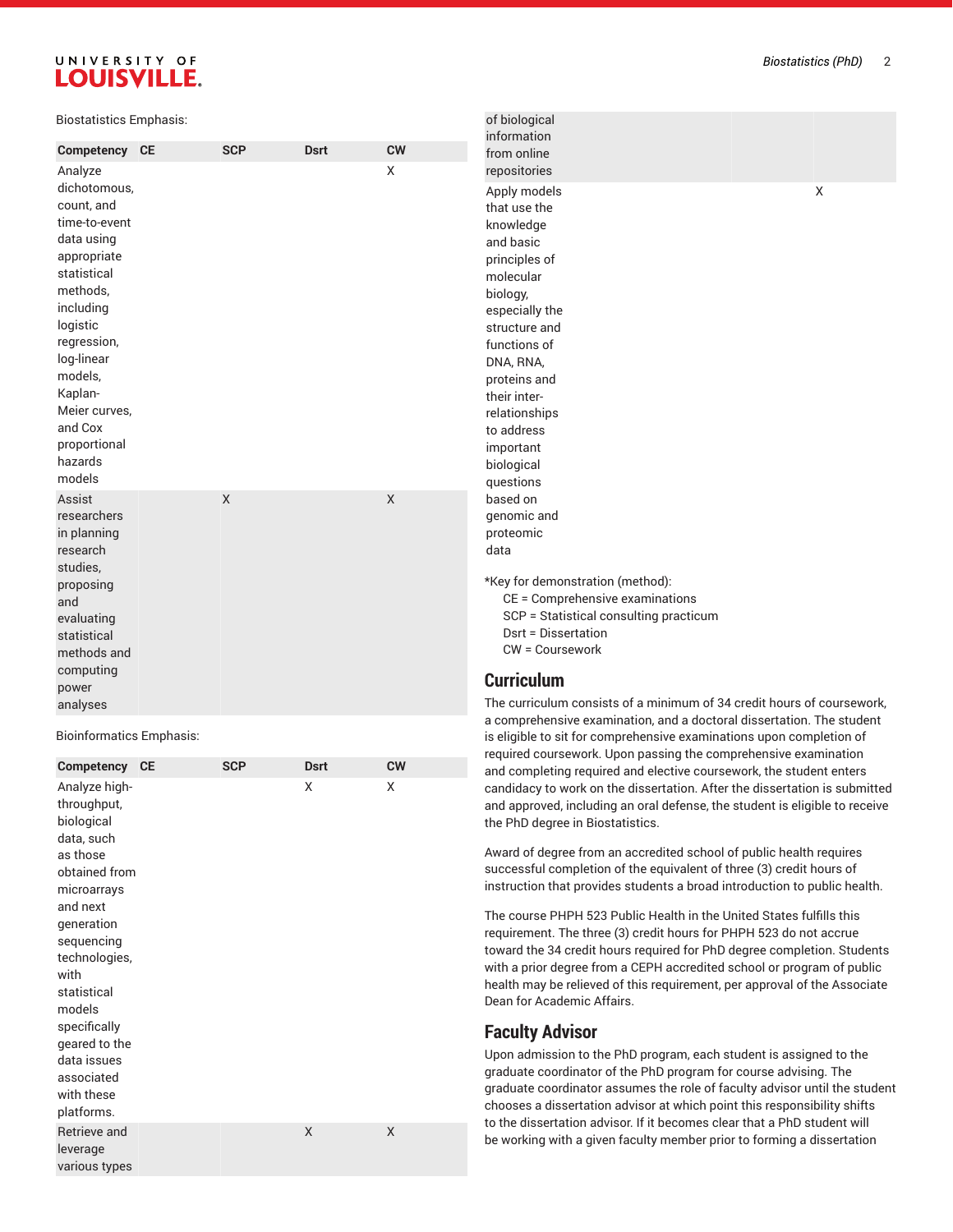committee, the student may request a change in course advisor by completing the form *Request to Change Academic Advisor*.

### **Program of Study**

Upon admission to the PhD program, a program of study is developed for each student by the faculty advisor and approved by the program director and department chair. Students who did not complete the MS program in Biostatistics with the Department of Bioinformatics and Biostatistics may be required to complete additional coursework normally offered in the MS program. Decisions regarding additional coursework are made by the student's assigned faculty advisor and such courses become part of the program of study. This approach gives maximum flexibility for addressing differing student qualifications and interests.

# **Application Requirements**

The PhD program is available to students who are entering from the MS program or to students entering with a master's degree in biostatistics, statistics, decision science, or a related discipline.

The following are additionally required for admission:

- [Graduate application](http://louisville.edu/graduate/apply/) (<http://louisville.edu/graduate/apply/>)
- Non-refundable application fee
- At least two letters of recommendation written within past twelve months, which may be submitted with the [Graduate application](http://louisville.edu/graduate/apply/) ([http://louisville.edu/graduate/apply/\)](http://louisville.edu/graduate/apply/)
- GRE Scores are required and are considered in the context of other required components of the application. Students who have been successful in our programs in the past typically have a median [Q1, Q3] GRE Quantitative score at the 87th percentile.
- All postsecondary transcripts (may require foreign credential evaluation if not from an accredited U.S. institution)
- Statement of goals, including the desired emphasis, if any.
- International students for whom English is not their primary language must show English language proficiency by one of the following:
	- TOEFL examination score at or above 550 (paper based test and a 5.0 on the TWE test), 213 (computer based test), 79 (internet based test)
	- IELTS test score of 6.5 or higher
	- Duolingo test score of 105 or higher
	- ECFMG (Educational Commission for Foreign Medical Graduates) certification
	- Successfully passing the exit examination for the advanced level of an Intensive English as a Second Language Program
	- Demonstration of a degree awarded from an institution with instruction primarily in English, as formally documented by an appropriate institutional official

### **Application Deadline**

Fall semester – Applications are accepted on a rolling basis.

Domestic student are encouraged to apply no later than 30 days prior to the start of the fall semester.

International students encouraged to apply no later than 120 days prior to the start of the fall semester.

Spring semester – Applications are not accepted.

Summer semester – Applications are not accepted.

# **Program Requirements**

Completion of the required coursework is the prelude to sitting for the comprehensive examination. Successful completion of the comprehensive examination allows the student to enter doctoral candidacy. A doctoral candidate must then develop and successfully defend a dissertation proposal that describes an original and independent research project. Upon successful defense of the proposal, a student may then proceed to continue dissertation research. Upon successful completion of the research, defense of the dissertation, and demonstration of the required competencies, a student is awarded the PhD degree.

# **Coursework**

34 total credit hours

12 credit hours of required core coursework

22 credit hours of elective courses (vary based on area of emphasis)

| Code                                 | <b>Title</b>                                             | <b>Hours</b> |
|--------------------------------------|----------------------------------------------------------|--------------|
|                                      | <b>Required Coursework (12 credit hours)</b>             |              |
| <b>PHST 691</b>                      | Bayesian Inference and Decision                          | 3            |
| <b>PHST 710</b>                      | <b>Advanced Statistical Computing I</b>                  | 3            |
| <b>PHST 762</b>                      | <b>Advanced Statistical Inference</b>                    | 3            |
| <b>PHST 781</b>                      | <b>Advanced Linear Models</b>                            | 3            |
|                                      | <b>Recommended Elective Coursework (22 credit hours)</b> |              |
| No Emphasis                          |                                                          |              |
| <b>PHST 703</b>                      | <b>Biostatistical Consulting Practicum</b>               | $\mathbf{1}$ |
| <b>PHST 724</b>                      | <b>Advanced Clinical Trials</b>                          | 3            |
| <b>PHST 780</b>                      | <b>Advanced Nonparametrics</b>                           | 3            |
| <b>PHST 782</b>                      | <b>Generalized Linear Models</b>                         | 3            |
| <b>PHST 783</b>                      | <b>Advanced Survival Analysis</b>                        | 3            |
|                                      | Additional Electives (see list below)                    | 9            |
| <b>Bioinformatics specialization</b> |                                                          |              |
| <b>PHST 703</b>                      | <b>Biostatistical Consulting Practicum</b>               | 1            |
| <b>PHST 750</b>                      | <b>Statistics for Bioinformatics</b>                     | 3            |
| <b>PHST 751</b>                      | High-throughout Data Analysis                            | 3            |
| <b>PHST 752</b>                      | <b>Statistical Genetics</b>                              | 3            |
| <b>CSE 660</b>                       | Introduction to Bioinformatics                           | 3            |
| <b>BIOC 545</b>                      | <b>Biochemistry I</b>                                    | 3            |
|                                      | Additional Electives (see list below)                    | 6            |

The student may be required to take one or more prerequisite courses for a required course if the student does not meet the prerequisites. These prerequisite courses become part of the program of study but are in addition to the number of coursework credit hours presented above.

### **Electives**

The six to nine (6-9) credit hours of Additional Electives listed in the table on the previous page must be taken from the following lists. The student's program of study specifies the particular courses permitted to be taken.

#### **No Emphasis**

| Code            | Title                                    | <b>Hours</b> |
|-----------------|------------------------------------------|--------------|
| <b>PHST 675</b> | Independent Study in Biostatistics       | 1-3          |
| <b>PHST 682</b> | <b>Multivariate Statistical Analysis</b> | 3            |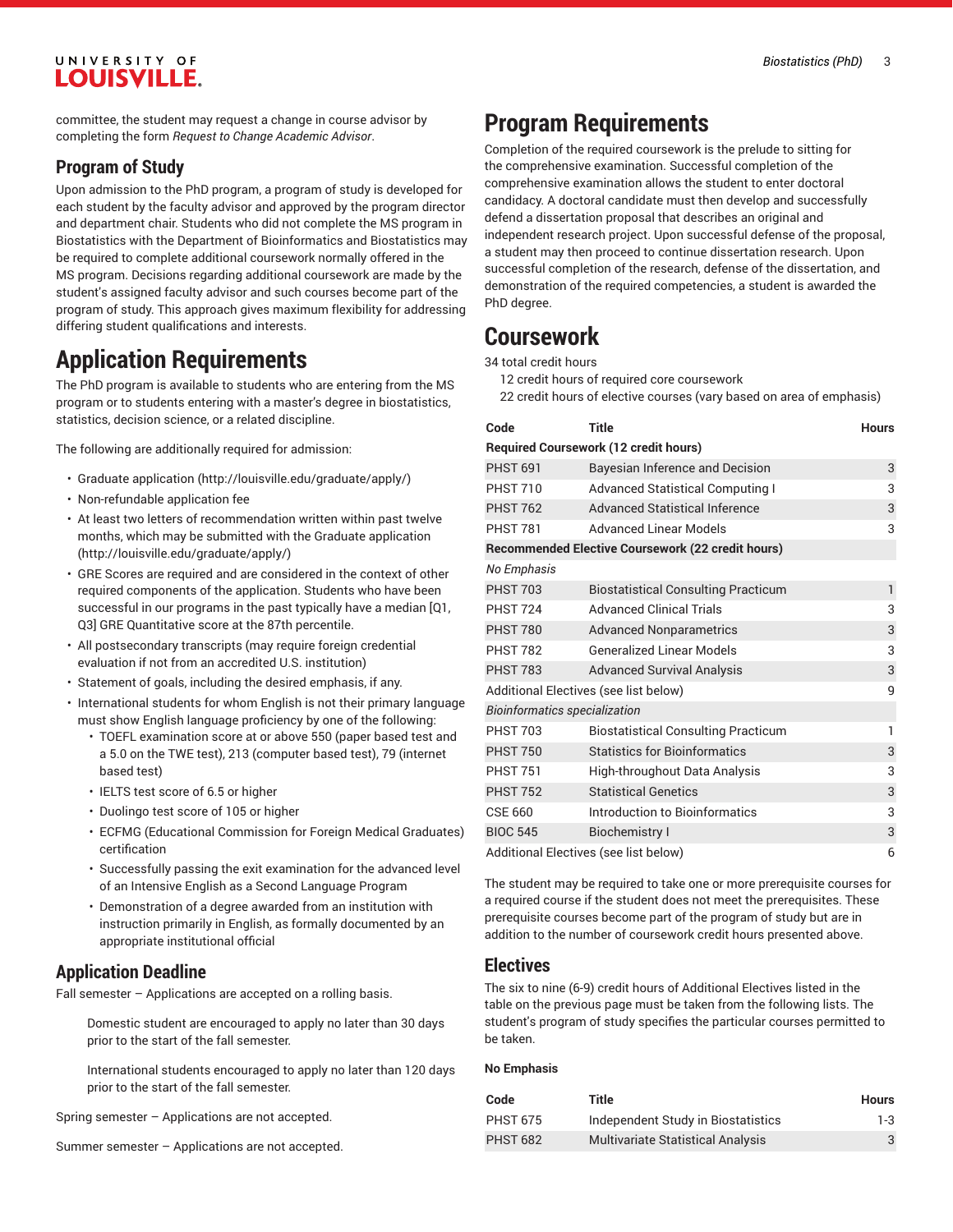| <b>PHST 704</b> | Mixed Effect Models and Longitudinal Data<br>Analysis | 3 |
|-----------------|-------------------------------------------------------|---|
| <b>PHST 711</b> | Advanced Statistical Computing II                     | 3 |
| <b>PHST 750</b> | <b>Statistics for Bioinformatics</b>                  | 3 |
| <b>PHST 751</b> | High-throughout Data Analysis                         | 3 |
| <b>PHST 752</b> | <b>Statistical Genetics</b>                           | 3 |

#### **Bioinformatics specialization**

| Code            | Title                                                 | <b>Hours</b> |
|-----------------|-------------------------------------------------------|--------------|
| <b>PHST 675</b> | Independent Study in Biostatistics                    | $1-3$        |
| <b>PHST 682</b> | <b>Multivariate Statistical Analysis</b>              | 3            |
| <b>PHST 704</b> | Mixed Effect Models and Longitudinal Data<br>Analysis | 3            |
| <b>PHST 711</b> | <b>Advanced Statistical Computing II</b>              | 3            |
| <b>PHST 780</b> | <b>Advanced Nonparametrics</b>                        | 3            |
| <b>PHST 782</b> | <b>Generalized Linear Models</b>                      | 3            |
| CSE 632         | Data Mining                                           | 3            |

The student may be required to take one or more prerequisite courses for an elective course if the student does not meet the prerequisites. These prerequisite courses become part of the program of study but are in addition to the number of coursework credit hours presented above. Enrollment in other courses such as PHPH 701 may be required to maintain academic status for funding purposes.

### **Sample Program of Study Year 1 No Emphasis**

| Course                       | <b>Title</b>                               | <b>Hours</b> |
|------------------------------|--------------------------------------------|--------------|
| Fall                         |                                            |              |
| <b>PHST 710</b>              | <b>Advanced Statistical Computing I</b>    | 3            |
| <b>PHST 762</b>              | <b>Advanced Statistical Inference</b>      | 3            |
| <b>PHST 781</b>              | <b>Advanced Linear Models</b>              | 3            |
|                              | <b>Hours</b>                               | 9            |
| Spring                       |                                            |              |
| <b>PHST 691</b>              | Bayesian Inference and Decision            | 3            |
| Select two of the following: |                                            | 6            |
| <b>PHST 724</b>              | <b>Advanced Clinical Trials</b>            |              |
| <b>PHST 780</b>              | <b>Advanced Nonparametrics</b>             |              |
| <b>PHST 782</b>              | <b>Generalized Linear Models</b>           |              |
| <b>PHST 783</b>              | <b>Advanced Survival Analysis</b>          |              |
|                              | <b>Hours</b>                               | 9            |
| <b>Summer</b>                |                                            |              |
| <b>PHST 703</b>              | <b>Biostatistical Consulting Practicum</b> | 1            |
|                              | <b>Hours</b>                               | 1            |
|                              | <b>Minimum Total Hours</b>                 | 19           |

### **Sample Program of Study Year 1, Bioinformatics specialization**

| Course                       | Title                            | <b>Hours</b> |
|------------------------------|----------------------------------|--------------|
| Fall                         |                                  |              |
| <b>PHST 710</b>              | Advanced Statistical Computing I | 3            |
| <b>PHST 762</b>              | Advanced Statistical Inference   | 3            |
| <b>PHST 781</b>              | <b>Advanced Linear Models</b>    | 3            |
|                              | <b>Hours</b>                     | 9            |
| Spring                       |                                  |              |
| <b>PHST 691</b>              | Bayesian Inference and Decision  | 3            |
| Select two of the following: |                                  | 6            |
|                              |                                  |              |

|                 | <b>Minimum Total Hours</b>                 | 19 |
|-----------------|--------------------------------------------|----|
|                 | <b>Hours</b>                               |    |
|                 | <b>Biostatistical Consulting Practicum</b> |    |
|                 |                                            |    |
|                 | <b>Hours</b>                               | 9  |
| <b>BIOC 545</b> | Biochemistry I                             |    |
| CSE 660         | Introduction to Bioinformatics             |    |
| <b>PHST 752</b> | <b>Statistical Genetics</b>                |    |
| <b>PHST 750</b> | Statistics for Bioinformatics              |    |
|                 | Summer<br><b>PHST 703</b>                  |    |

All pre-candidacy PhD students on support of any kind (Fellowship, GRA, TA, Hourly) must be enrolled in the Department's seminar course (PHST 602) for one (1) credit hour during semesters they are supported.

# **Comprehensive Examination**

Prior to the beginning of the student's second year in the PhD program, he/she will take a written Comprehensive Examination. The objective of this examination is for the student to demonstrate a comprehensive knowledge of statistical theory and methods as learned in the courses taken during the first year in the program. This examination is given over two consecutive days shortly before the start of the fall semester. Students will be notified of the dates and location at least one month in advance. Students must have passed PHST 691, PHST 710, PHST 762, and PHST 781 before they may take the comprehensive examination.

The examination will consist of four sections, each corresponding to one of the required courses (PHST 710, PHST 762, PHST 781, PHST 691) and each given individually. Each section is designed to test the student's competency in a core area of the discipline and to assess his/her ability to apply this knowledge to solve new and/or complex problems.

- The Statistical Inference (PHST 762) section will be a two-hour written examination given in the morning of the first day.
- The Computing section (PHST 710) will be a three-hour computing examination given in the afternoon of the first day.
- The Linear Models (PHST 781) section will be a two-hour written examination given in the morning of the second day.
- The Bayesian Inference section (PHST 691) will be a 90-minute written examination and a two-hour computing exam, both given in the afternoon of the second day.

Material from courses corresponding to each section of the comprehensive exam will help students prepare for those sections. However, questions from any sources may appear that cover the same topics as listed in the syllabi of PHST 691, PHST 710, PHST 762, and PHST 781. Further, problems on the Computing section of the exam may draw on topics covered in PHST 691, PHST 762, and PHST 781.

Each student receives a grade of either "pass" or "fail" for the entire comprehensive examination and each student must pass all four sections of the comprehensive examination to receive a "pass". Students that pass the exam will be eligible to enter doctoral candidacy upon completion of the remaining, second-year coursework. A failing grade indicates a deficiency in one or more areas, and a student with a grade of "fail" will have one opportunity to retake the full Comprehensive Examination (all four sections), typically in the following January. The results from a student's first attempt at the comprehensive exam will not be considered in the grading of the second attempt and will not factor into the determination of a pass or fail score for the second attempt at the exam. Students that fail to pass the examination on their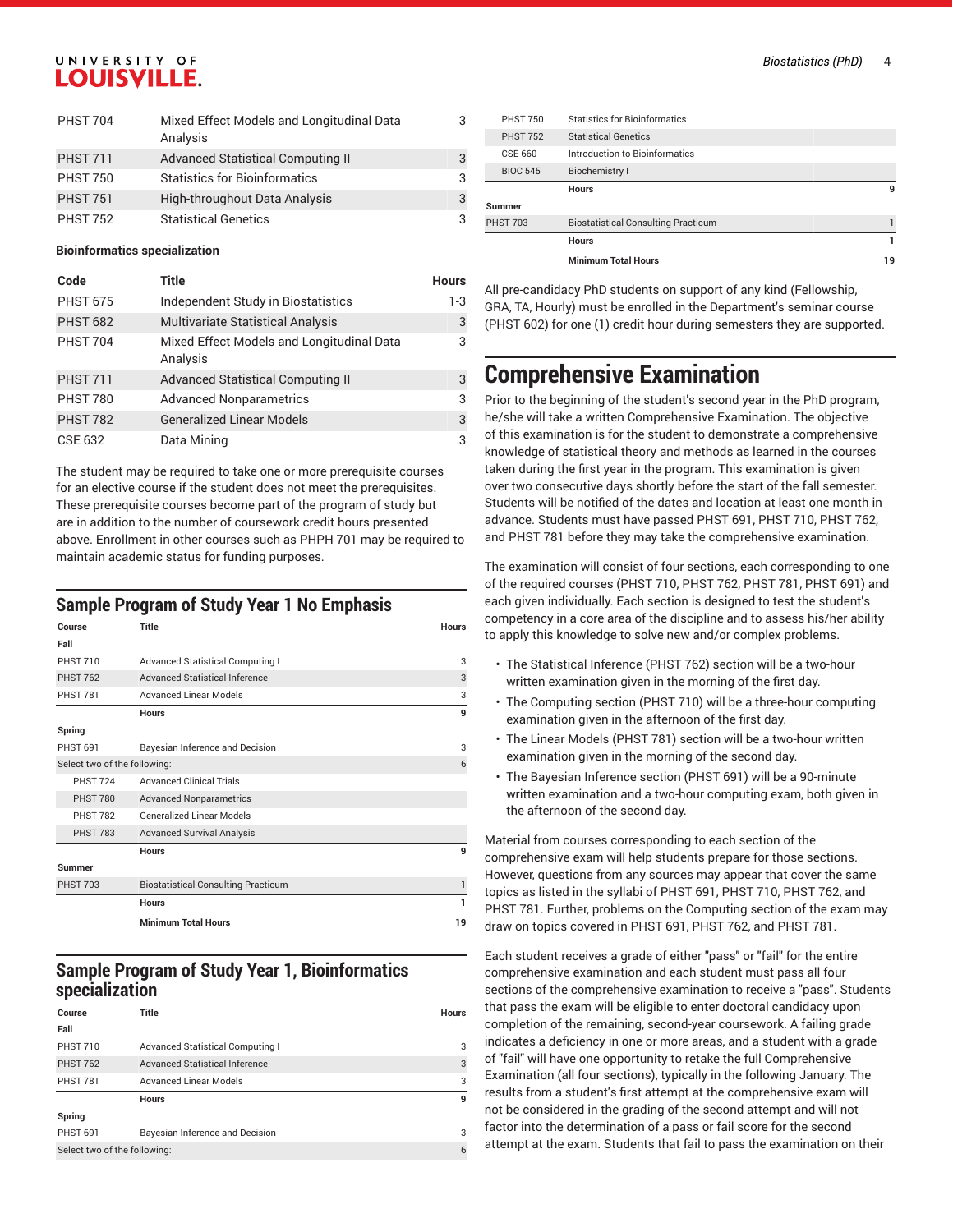second attempt will be dismissed from the program without any further consideration.

Neither scores nor graded copies of completed examinations will be shared with students. Students may review ungraded copies of their own completed comprehensive exams with the exam graders. The ungraded, completed copies will be held in the department office. Students will not be permitted to keep ungraded copies of the completed comprehensive exams.

#### **Special Notes on the Comprehensive Exam**

- For all the exams, the students will not have access to any course books, notes or any other materials (paper or electronic copies)
- Students will write programs and run code in the Bayesian and non-Bayesian computing examinations. These examinations will be given either in a computer lab in the SPHIS building or the students will be required to bring their own laptop to run the programs.
- The only materials which can be consulted for the computing portions of the examinations are R help menus locally available on the specific computer. Students will be asked ahead of time to upload all R packages needed to appear for the exam. Students will not be allowed to avail the internet by any means.
- Any suspected cheating on the Comprehensive Examination will be addressed according to university policies provided in Section 5 of Dean of Students document, [Students Rights](https://louisville.edu/dos/students/studentrightsandresponsibilities/) [and Responsibilities \(https://louisville.edu/dos/students/](https://louisville.edu/dos/students/studentrightsandresponsibilities/) [studentrightsandresponsibilities/\)](https://louisville.edu/dos/students/studentrightsandresponsibilities/). Additionally, students found guilty of academic dishonesty on the Comprehensive Examination will be expelled from the PhD program immediately.
- More than one faculty members will grade all the examinations.

# **Dissertation**

In order to complete the degree, a candidate must submit and successfully defend a dissertation on a topic approved by his or her major professor and the dissertation committee. Dissertation work may be started following successful completion of doctoral comprehensive examinations.

### **Dissertation Committee**

The dissertation committee is formed by the candidate's proposing a major professor (or principal advisor) and at least four other committee members. The major professor (or at least one when there are comajor professors) must be from the Department of Bioinformatics and Biostatistics. One member of the dissertation committee must be external to the Department of Bioinformatics and Biostatistics. The committee is appointed by the dean of the school upon the recommendation of the program director and chair of the department.

### **Dissertation Proposal (Pre-Dissertation Essay)**

A dissertation proposal or pre-dissertation essay is submitted to the major professor and the dissertation committee. Students must make an oral presentation of the proposal to the dissertation committee, after which the members of the committee vote upon approval of the proposal. The proposal must be approved by a majority vote of the dissertation committee before the candidate undertakes further work on the dissertation.

The dissertation proposal document will include a general overview of the selected research project/projects, and discuss the relevant literature. It

will also contain a detailed description of the project(s), describing both the research that the students have already accomplished and that which remains. In most cases, this will take the form of one or more chapters corresponding to preliminary or submitted academic manuscripts. There are no formal formatting requirements for the dissertation proposal, although students are encouraged to use the formatting specifications required of the dissertation.

### **Data Application**

All dissertations must include analysis of at least one real data set. This may be in the context of demonstrating new statistical methodology in a real application. Students are expected to explore the relevant scientific literature to provide the appropriate context for the results of the data analysis.

### **Dissertation Preparation**

The dissertation is to be prepared in format according to the [guidelines](http://louisville.edu/graduate/current-students/thesis-dissertation-information/) [established](http://louisville.edu/graduate/current-students/thesis-dissertation-information/) by the Graduate School ([http://louisville.edu/graduate/](http://louisville.edu/graduate/current-students/thesis-dissertation-information/) [current-students/thesis-dissertation-information/\)](http://louisville.edu/graduate/current-students/thesis-dissertation-information/). It is the responsibility of each student to ensure that the readability and quality of writing in his/her thesis meets professional standards. Students are strongly encouraged to take advantage of the services offered by the [University](http://louisville.edu/writingcenter/) [Writing](http://louisville.edu/writingcenter/) Center [\(http://louisville.edu/writingcenter/](http://louisville.edu/writingcenter/)) when writing their dissertation. The services offered by the Writing Center are free to the student.

### **Dissertation Approval**

Final approval of the dissertation is voted upon by the dissertation committee after an oral defense of the dissertation by the student. Students submit their dissertations to members of their committee two or more weeks prior to the date of the oral defense. Approval of the dissertation is by a majority vote of the committee after the oral defense.

Students are required by the Graduate School to provide two weeks' notice when [scheduling](http://louisville.edu/graduate/current-students/thesis-dissertation-information/) oral defenses [\(http://louisville.edu/graduate/](http://louisville.edu/graduate/current-students/thesis-dissertation-information/) [current-students/thesis-dissertation-information/\)](http://louisville.edu/graduate/current-students/thesis-dissertation-information/). This requirement permits those wanting to attend the oral defense adequate time to make arrangements for attending. Students must follow the below procedure for scheduling oral defenses:

- 1. Identify a date and time for the oral defense in consultation with the dissertation advisor and members of the committee.
- 2. Request a room reservation for the oral defense through the Department's Administrative Assistant.
- 3. Notify the Department's Administrative Assistant of the date, time, and location of the oral defense as well as the title of the dissertation. The Department's Administrative Assistant will circulate an announcement of the defense as well as notify the SPHIS Office of Student Services of the defense, who in turn will notify the Graduate School.
- 4. Distribute technically and grammatically error-free copies of the dissertation to all committee members at least two weeks prior to the defense date.

There are no exceptions to these requirements and students will not be permitted by the Department to schedule defenses with less than 2 weeks' notice. Students are expected to be aware of [university](http://louisville.edu/graduate/current-students/thesis-dissertation-information/) deadlines for [dissertations \(http://louisville.edu/graduate/current-students/thesis](http://louisville.edu/graduate/current-students/thesis-dissertation-information/)[dissertation-information/\)](http://louisville.edu/graduate/current-students/thesis-dissertation-information/) and to ensure that the two weeks' notice requirement is fulfilled within these university deadlines. Students are